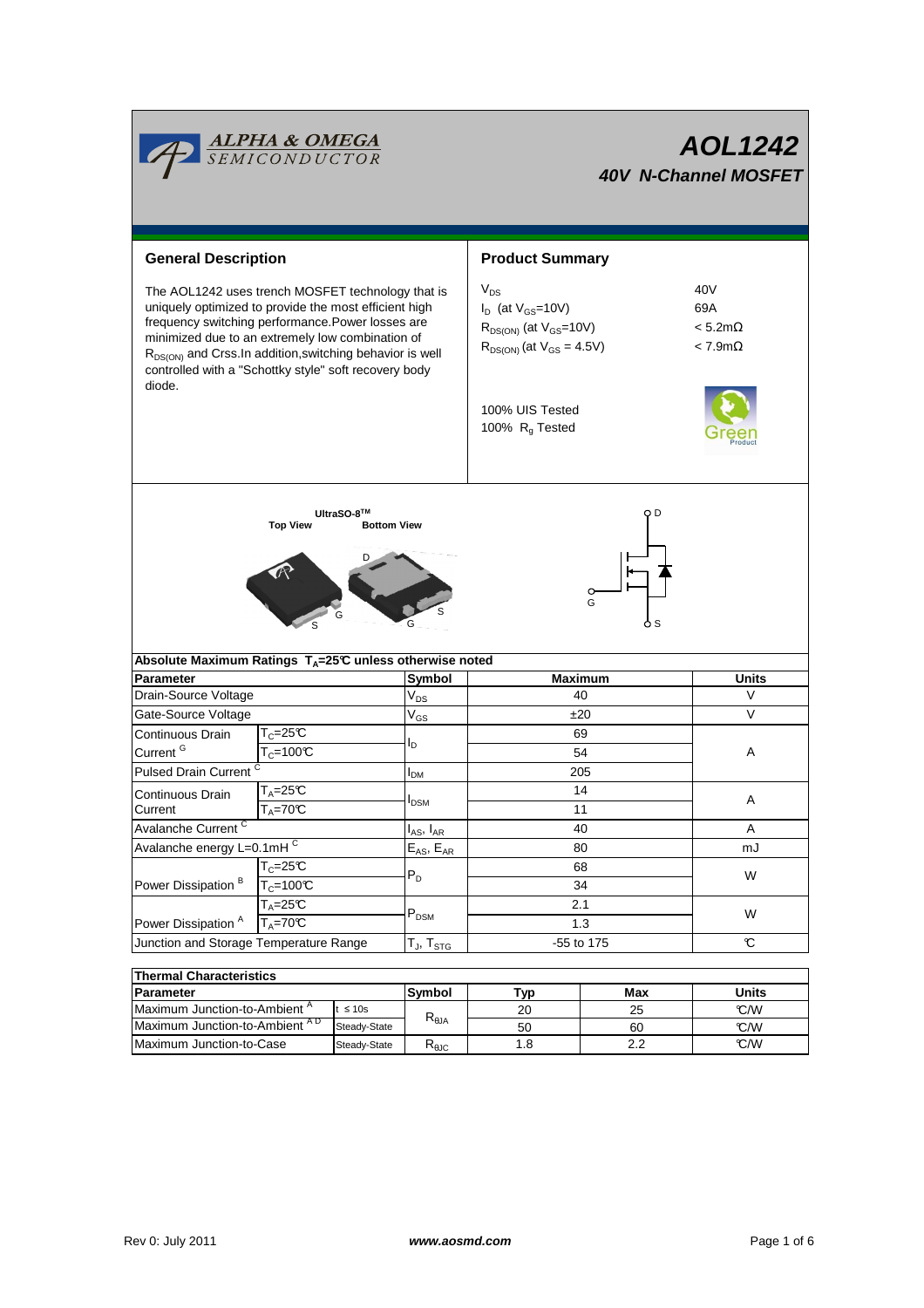

#### **Electrical Characteristics (TJ=25°C unless otherwise noted)**

| <b>Symbol</b>               | <b>Parameter</b>                         | <b>Conditions</b>                                                                        |           | Min            | <b>Typ</b> | <b>Max</b> | <b>Units</b> |  |  |  |
|-----------------------------|------------------------------------------|------------------------------------------------------------------------------------------|-----------|----------------|------------|------------|--------------|--|--|--|
| <b>STATIC PARAMETERS</b>    |                                          |                                                                                          |           |                |            |            |              |  |  |  |
| <b>BV<sub>DSS</sub></b>     | Drain-Source Breakdown Voltage           | $I_D = 250 \mu A$ , $V_{GS} = 0V$                                                        |           | 40             |            |            | $\vee$       |  |  |  |
| $I_{DSS}$                   | Zero Gate Voltage Drain Current          | V <sub>DS</sub> =40V, V <sub>GS</sub> =0V                                                |           |                |            | 1          | μA           |  |  |  |
|                             |                                          | $T_{\parallel} = 55$ °C                                                                  |           |                |            | 5          |              |  |  |  |
| l <sub>GSS</sub>            | Gate-Body leakage current                | $V_{DS} = 0V$ , $V_{GS} = \pm 20V$                                                       |           |                |            | 100        | nA           |  |  |  |
| $V_{GS(th)}$                | Gate Threshold Voltage                   | $V_{DS} = V_{GS}$ , $I_D = 250 \mu A$                                                    |           | 1.3            | 1.8        | 2.3        | $\vee$       |  |  |  |
| $I_{D(ON)}$                 | On state drain current                   | $V_{GS}$ =10V, $V_{DS}$ =5V                                                              |           | 205            |            |            | A            |  |  |  |
| $R_{DS(ON)}$                | <b>Static Drain-Source On-Resistance</b> | $V_{GS}$ =10V, I <sub>D</sub> =20A                                                       |           |                | 4.2        | 5.2        | $m\Omega$    |  |  |  |
|                             |                                          |                                                                                          | $Tj=125C$ |                | 6.9        | 8.5        |              |  |  |  |
|                             |                                          | $V_{GS}$ =4.5V, I <sub>D</sub> =20A                                                      |           |                | 6.1        | 7.9        | $m\Omega$    |  |  |  |
| $g_{FS}$                    | <b>Forward Transconductance</b>          | $V_{DS}$ =5V, $I_D$ =20A                                                                 |           |                | 70         |            | S            |  |  |  |
| $V_{SD}$                    | Diode Forward Voltage                    | $IS=1A, VGS=0V$                                                                          |           |                | 0.7        | 1          | V            |  |  |  |
| Is                          | Maximum Body-Diode Continuous Current G  |                                                                                          |           |                |            | 69         | A            |  |  |  |
|                             | <b>DYNAMIC PARAMETERS</b>                |                                                                                          |           |                |            |            |              |  |  |  |
| $C_{\text{iss}}$            | Input Capacitance                        | $V_{GS}$ =0V, $V_{DS}$ =20V, f=1MHz                                                      |           | 1080           | 1350       | 1620       | pF           |  |  |  |
| $C_{\rm oss}$               | Output Capacitance                       |                                                                                          |           | 280            | 405        | 530        | pF           |  |  |  |
| $C_{\rm rss}$               | Reverse Transfer Capacitance             |                                                                                          |           | $\overline{7}$ | 26         | 45         | pF           |  |  |  |
| $R_{g}$                     | Gate resistance                          | $V_{GS}$ =0V, $V_{DS}$ =0V, f=1MHz                                                       |           | 1              | 2          | 3          | Ω            |  |  |  |
|                             | <b>SWITCHING PARAMETERS</b>              |                                                                                          |           |                |            |            |              |  |  |  |
| $Q_q(10V)$                  | Total Gate Charge                        | $V_{\rm GS}$ =10V, $V_{\rm DS}$ =20V, $I_{\rm D}$ =20A                                   |           | 15             | 19         | 23         | nC           |  |  |  |
| $Q_q(4.5V)$                 | <b>Total Gate Charge</b>                 |                                                                                          |           | 5              | 8          | 11         | nC           |  |  |  |
| $\mathsf{Q}_{\mathsf{gs}}$  | Gate Source Charge                       |                                                                                          |           |                | 4.5        |            | nC           |  |  |  |
| $\mathsf{Q}_{\text{gd}}$    | Gate Drain Charge                        |                                                                                          |           |                | 2.3        |            | nC           |  |  |  |
| $t_{D(on)}$                 | Turn-On DelayTime                        |                                                                                          |           |                | 6          |            | ns           |  |  |  |
| $\mathfrak{t}_{\mathsf{r}}$ | Turn-On Rise Time                        | $V_{GS}$ =10V, $V_{DS}$ =20V, R <sub>i</sub> =1 $\Omega$ ,<br>$R_{\text{GEN}} = 3\Omega$ |           |                | 2.5        |            | ns           |  |  |  |
| $t_{D(Off)}$                | Turn-Off DelayTime                       |                                                                                          |           |                | 23         |            | ns           |  |  |  |
| $t_f$                       | <b>Turn-Off Fall Time</b>                |                                                                                          |           |                | 4          |            | ns           |  |  |  |
| $\mathsf{t}_{\mathsf{rr}}$  | Body Diode Reverse Recovery Time         | $I_F = 20A$ , dl/dt=500A/ $\mu$ s                                                        |           | 10             | 15.5       | 21         | ns           |  |  |  |
| $Q_{rr}$                    | Body Diode Reverse Recovery Charge       | $I_F = 20A$ , dl/dt=500A/ $\mu$ s                                                        |           | 21             | 31         | 41         | nC           |  |  |  |

A. The value of R<sub>BJA</sub> is measured with the device mounted on 1in<sup>2</sup> FR-4 board with 2oz. Copper, in a still air environment with T<sub>A</sub> =25°C. The Power dissipation P<sub>DSM</sub> is based on R <sub>θJA</sub> and the maximum allowed junction temperature of 150°C. The value in any given application depends on the user's specific board design, and the maximum temperature of 175°C may be used if the PCB allows it.

B. The power dissipation P<sub>D</sub> is based on T<sub>J(MAX)</sub>=175°C, using junction-to-case thermal resistance, and is more useful in setting the upper<br>dissipation limit for cases where additional heatsinking is used.

C. Repetitive rating, pulse width limited by junction temperature T<sub>J(MAX)</sub>=175°C. Ratings are based on low frequency and duty cycles to keep initial  $T_1 = 25^\circ$  C.

D. The  $R_{AIA}$  is the sum of the thermal impedance from junction to case  $R_{AIC}$  and case to ambient.

E. The static characteristics in Figures 1 to 6 are obtained using <300µs pulses, duty cycle 0.5% max.

F. These curves are based on the junction-to-case thermal impedance which is measured with the device mounted to a large heatsink, assuming a maximum junction temperature of  $T_{J(MAX)}$ =175° C. The SOA curve provides a single pulse rating.

G. The maximum current rating is package limited.

H. These tests are performed with the device mounted on 1 in<sup>2</sup> FR-4 board with 2oz. Copper, in a still air environment with T<sub>A</sub>=25°C.

THIS PRODUCT HAS BEEN DESIGNED AND QUALIFIED FOR THE CONSUMER MARKET. APPLICATIONS OR USES AS CRITICAL COMPONENTS IN LIFE SUPPORT DEVICES OR SYSTEMS ARE NOT AUTHORIZED. AOS DOES NOT ASSUME ANY LIABILITY ARISING OUT OF SUCH APPLICATIONS OR USES OF ITS PRODUCTS. AOS RESERVES THE RIGHT TO IMPROVE PRODUCT DESIGN, FUNCTIONS AND RELIABILITY WITHOUT NOTICE.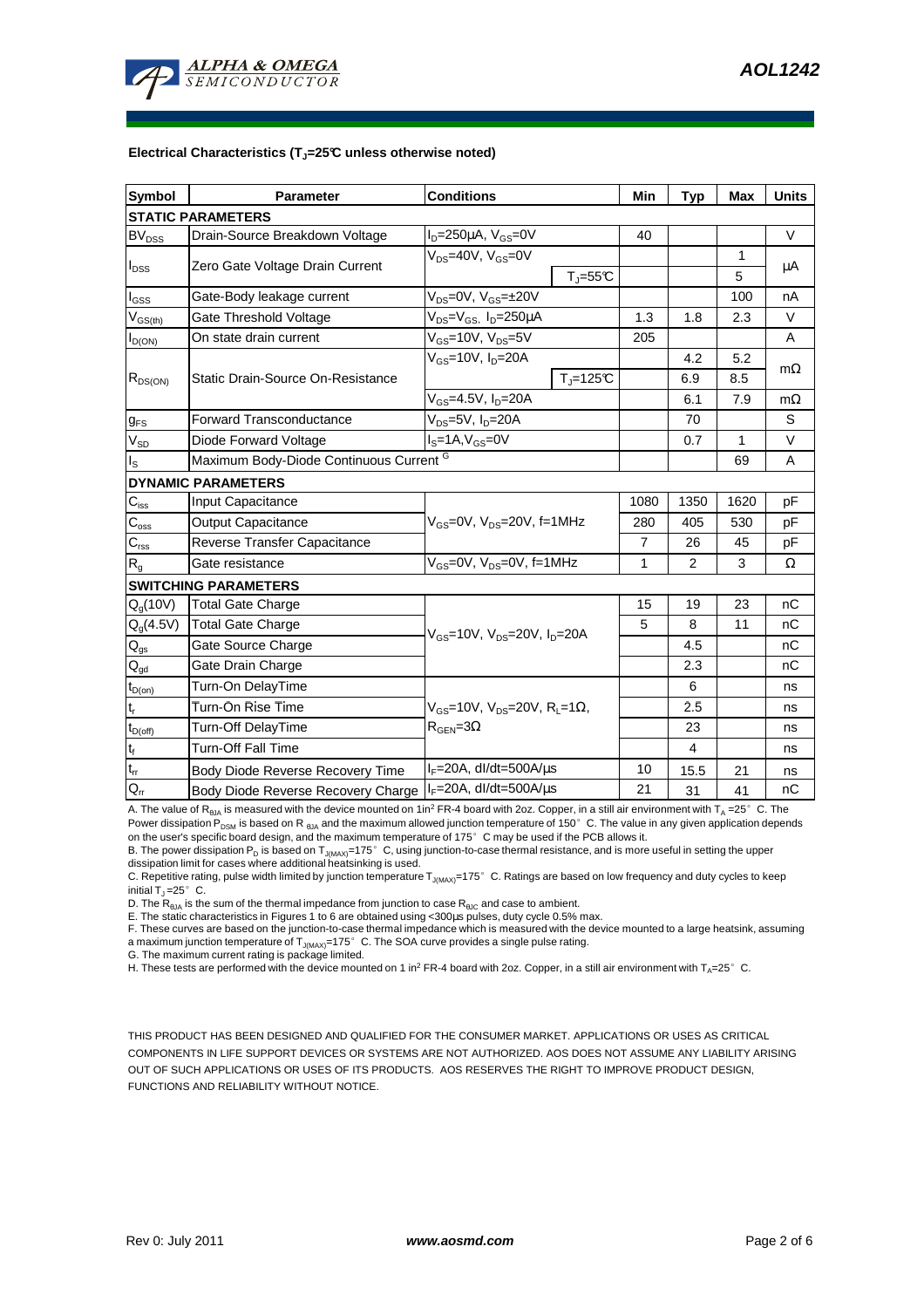

## **TYPICAL ELECTRICAL AND THERMAL CHARACTERISTICS**

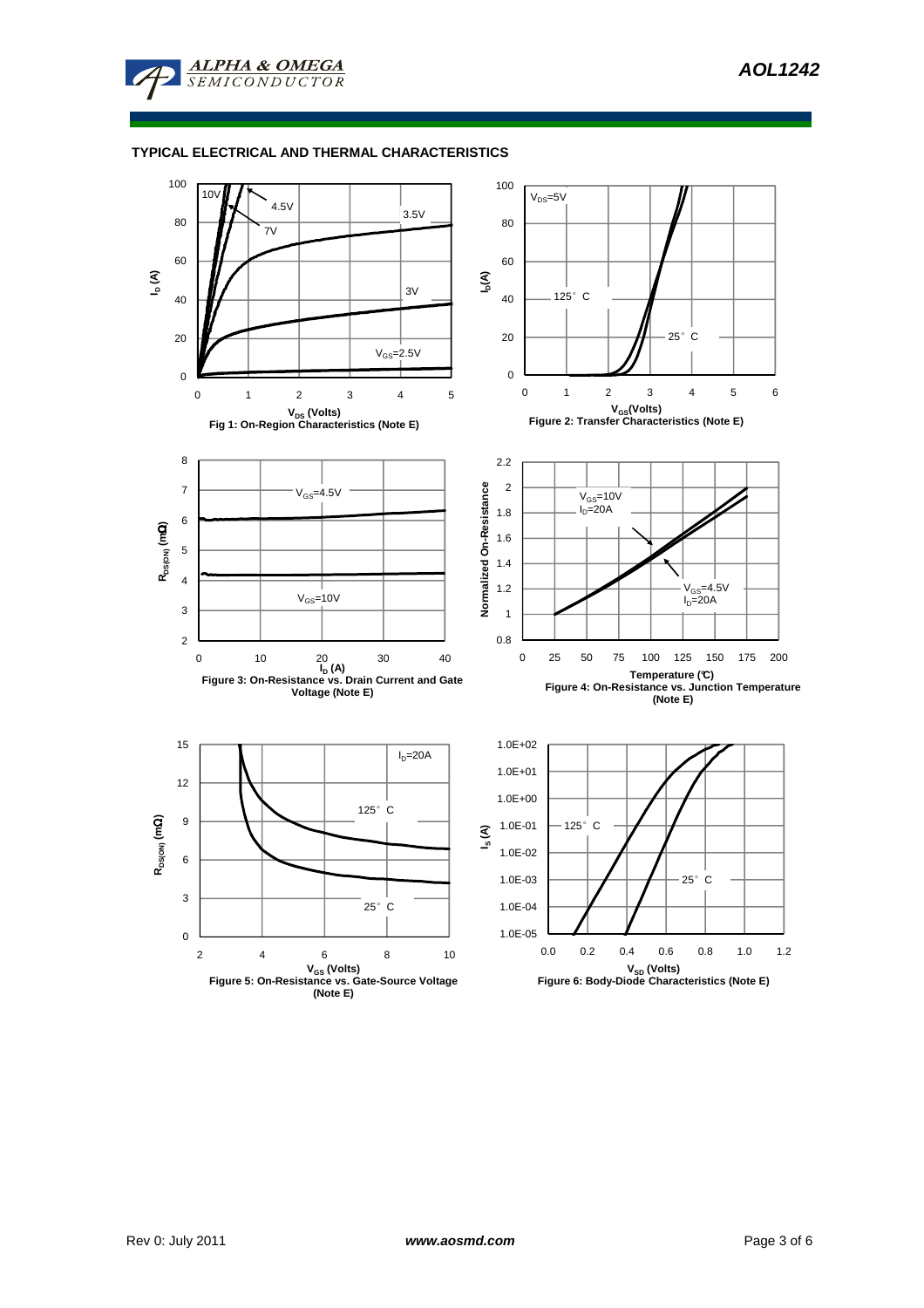

## **TYPICAL ELECTRICAL AND THERMAL CHARACTERISTICS**



**Figure 11: Normalized Maximum Transient Thermal Impedance (Note F)**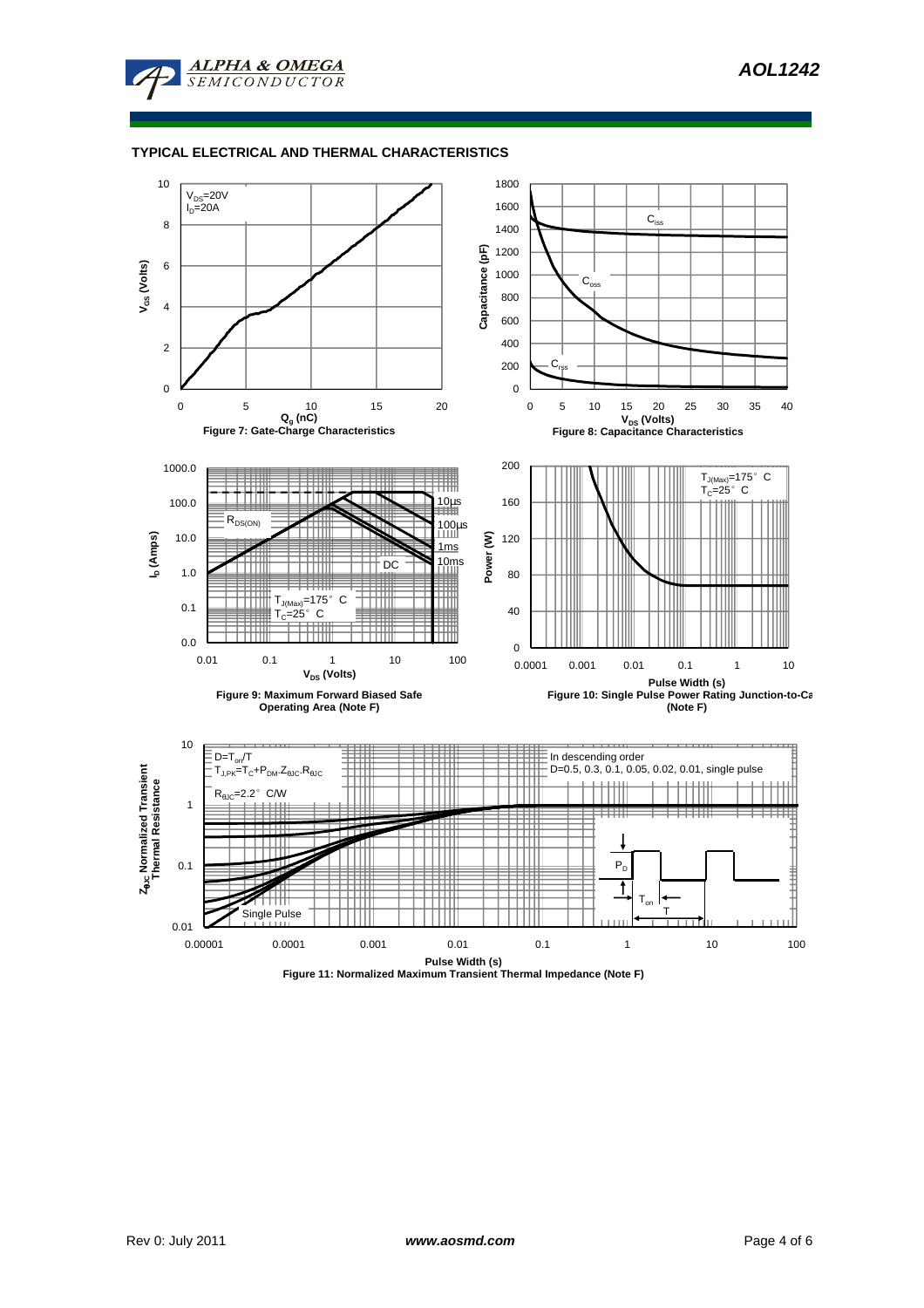

**ALPHA & OMEGA SEMICONDUCTOR**